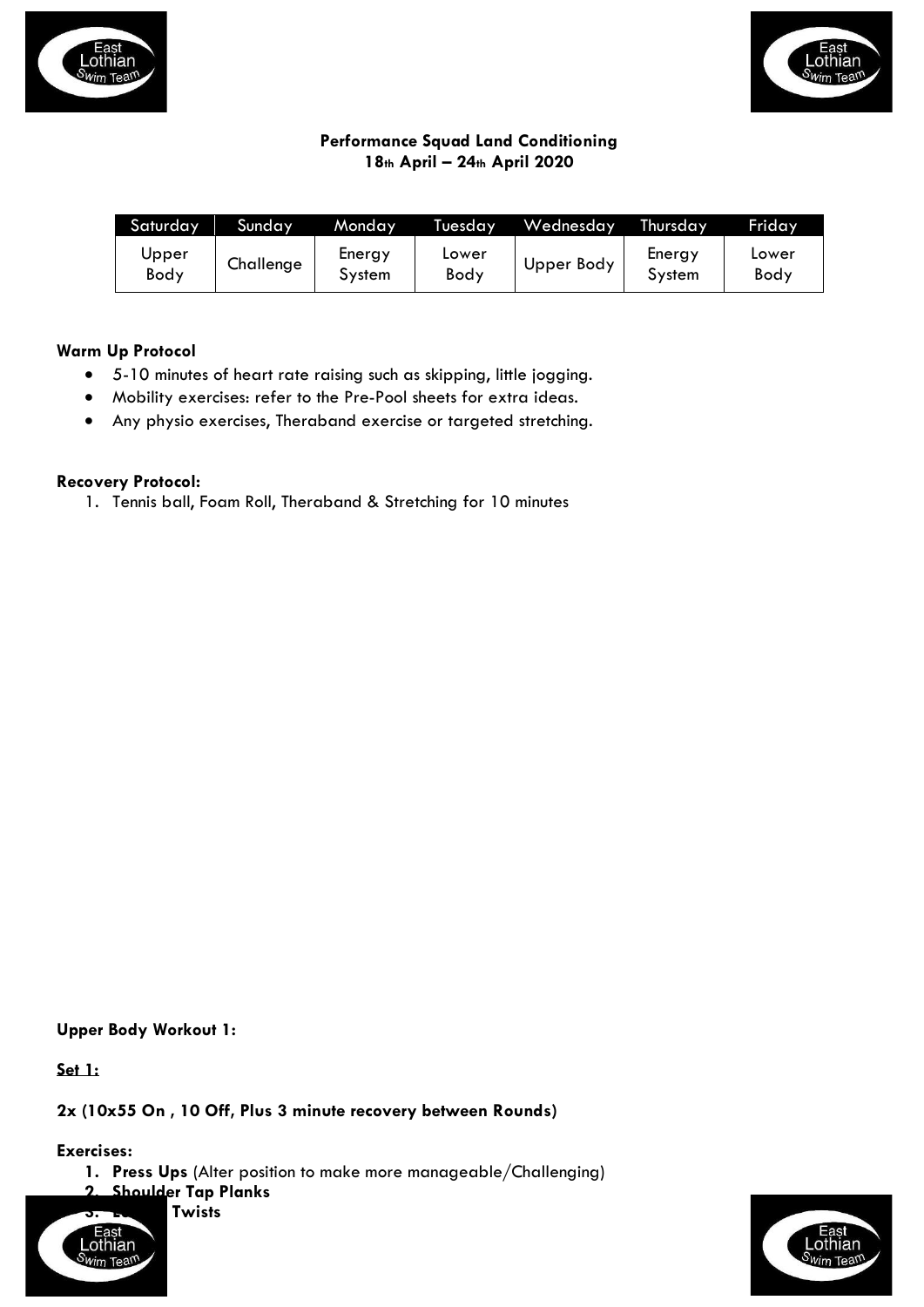



- **4. Chest Flys** (Use food cans, bottles of water, weights if you have them)
- **5. Back Raises**
- **6. Triceps Dips** (Use the side of the sofa, a chair or any surface which will allow you to get into the correct angle.
- **7. Alt Leg V Sits**
- **8. Wide Press Ups**
- **9. Roll Ups**
- **10. Tuck Jumps Star Jumps**

## **Set 2:**

## **Superset:**

# **4x**

- **Russian Twists** (20 Reps) (Left & Right = 1 Rep)
- **Walk out Press ups** (15 Reps)
	- o Complete the exercise reps continuously, only rest once all reps of a round have been completed
	- o Rest for 1:30 before completing the set again.

# **Set 3:**

## **Core Circuit**

**3x**

- **V Sits** (15 Reps)
- **Ankle Taps** (15 Reps Per Leg)
- **Swimmer Sit Ups** (15 Reps)
- **2 Minutes Skipping** (Moderate intensity)
- **30 Seconds Rest**



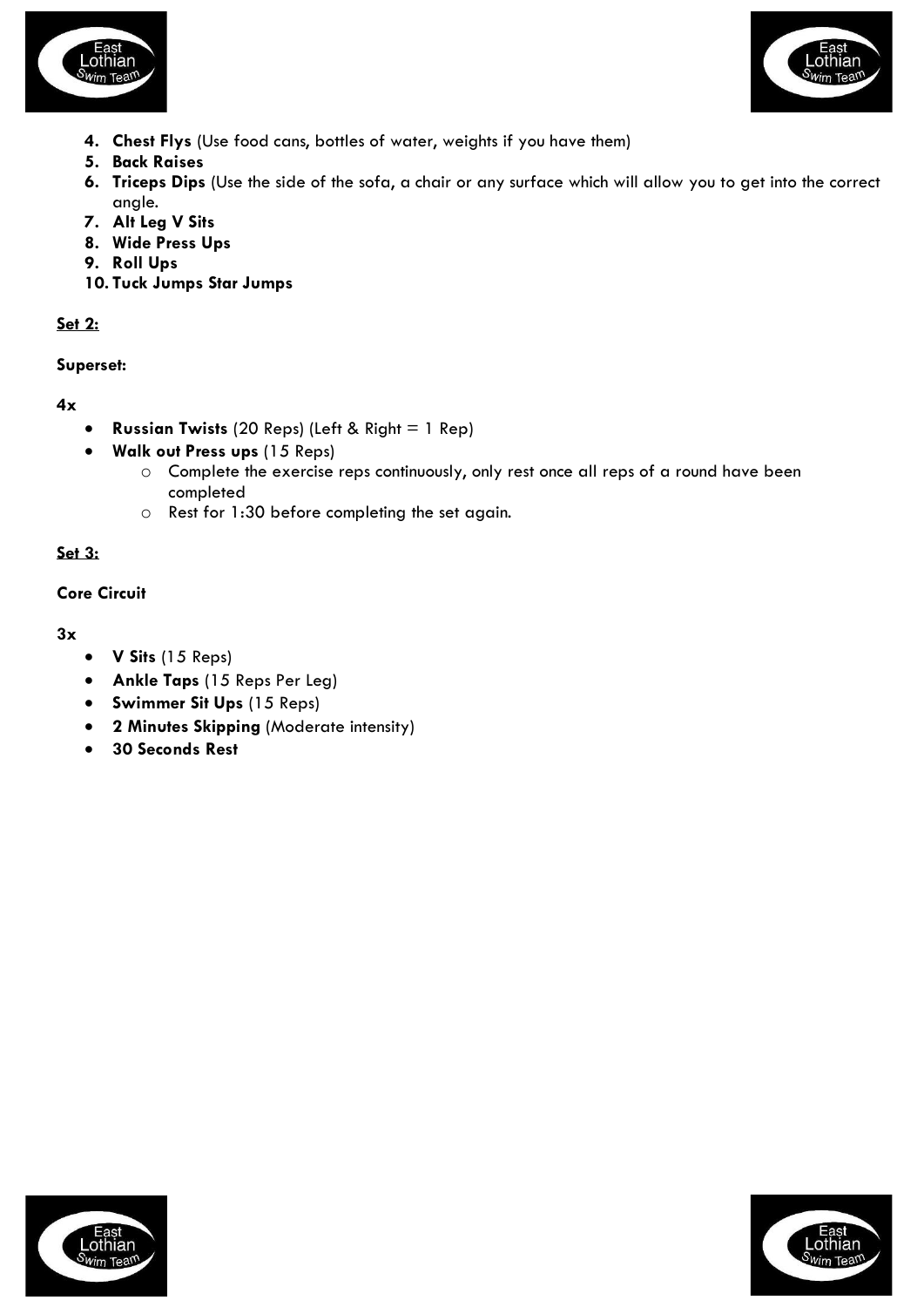



## **Energy System Workout 2:**

#### **We have multiple options for this session:**

- 1. If you have access to a spin bike, you can do one of the pre-prepared spinning sessions. These can be found on the main webpage.
- 2. Go for a 5km or 40 minute run at steady pace and feel free to spies it up with some sprints every so often.
- 3. Bike for  $40 60$  minutes at a moderate intensity
- 4. Complete a 30-40 minute HIIT circuit, example below:

4x (10x 30 on (On = High Intensity) 10 Off) + 3 Minutes Rest Between Rounds

- High Knees
- Jumping Jacks
- Cross Climbers
- Burpees
- Bicycle Crunches
- 5. Skipping Circuit:

Repeat Rounds x5

- 2 minutes continuous skipping
- 15 Burpees
- 15 Sumo Squats
- 2 minutes continuous skipping
- 15 Walkout Press Up
- 30 Fast Mountain Climbers



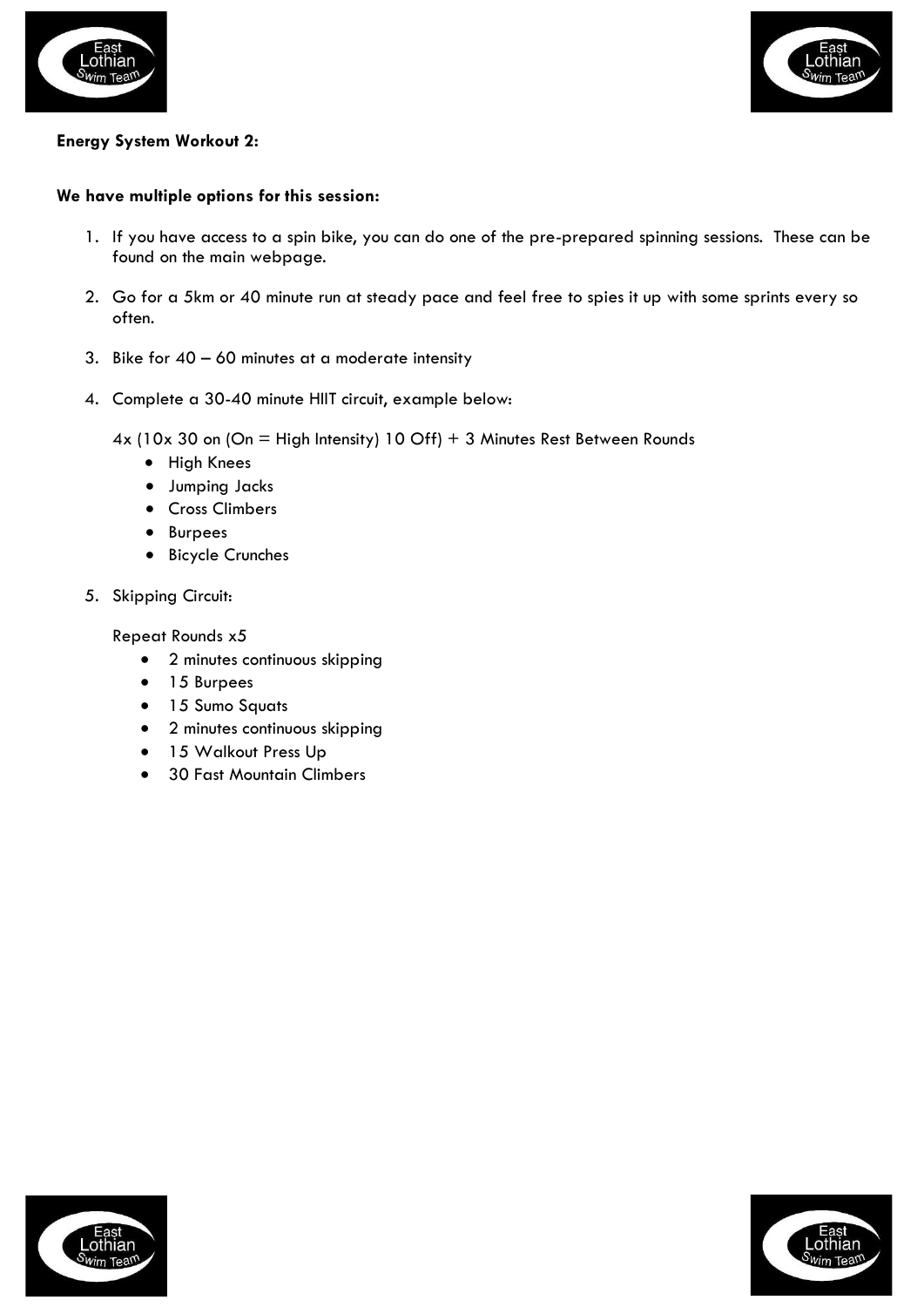



#### **Lower Body Workout 3:**

**Set 1:**

**Number Set:**

**4x**

## • **(30 Rep, 20 Rep, 30 Reps, 10 Reps, 30 Reps) + 3 minutes between Rounds**

- o Rnd 1: Squats, Leg Raises, Side Lunges (in total), Pistol Squats, Oblique Crunch (Right).
- o Rnd 2: Lunge, V-Sits, Burpees, Calf Raise (Per Leg), Russian Twists (in total)
- o Rnd 3: Squats, Swimmer Crunches, Hands to Elbow Plank (3 seconds Per Rep), Pistol Squats, Oblique Crunch (Left)
- o Rnd 4: Burpees, Swimmer Sit Up, Lunges (in total), Roll Ups, Fast Mountain Climbers (Left / Right = 1 Rep)

**Set 2:**

**Core AMRAP:** 5 minutes, complete as many rounds as you can. (Feel free to Time lapse and send it over)

**15 Press Ups 10 Walkout Press Ups 15 Russian Twists**

**Set 3:** 

#### **2x (6x 50 On, 10 Off, Plus 2 minute recovery between Rounds)**

**Exercises:**

- **1. Wall Sit**
- **2. Squat**
- **3. Single-leg Deadlift**
- **4. Side Plank (Right)**
- **5. Calf Raises**
- **6. Side Plank (Left)**

**Full Body Workout 4:**

**Multiple Choice Circuit:** 

**6x**

**(Choose from the exercises in the table to create your own circuit)**

**A+B+C+D+E+A** 



**seconds 60 seconds Off, Plus 1 minutes recovery between rounds** 

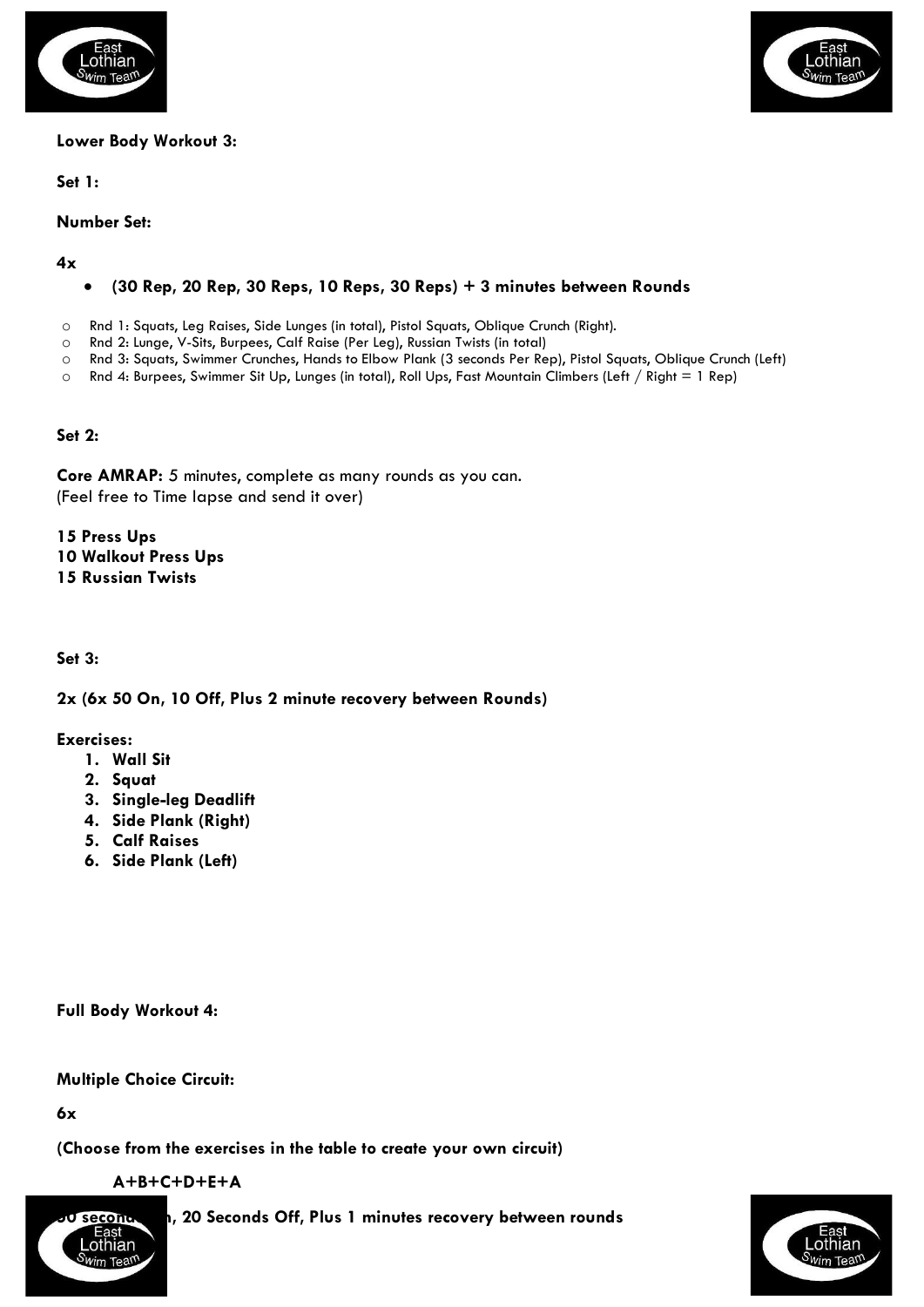



| A              | в                        |                       | D                           | Е                       |
|----------------|--------------------------|-----------------------|-----------------------------|-------------------------|
| Squats         | <b>Mountain Climbers</b> | Crunches              | Press Ups                   | Superman                |
| Lunges         | Wall Sit                 | V-Sits                | <b>Plank Shoulder Taps</b>  | <b>Tricep Dips</b>      |
| <b>Burpees</b> | <b>Cross Climbers</b>    | <b>Russian Twists</b> | <b>Hands to Elbow Plank</b> | Alt Leg Raises          |
| Hip Knees      | Ice Skatters             | <b>Walkouts</b>       | Chest Fly's                 | Happy/Sad Cat           |
| Tuck Jumps     | <b>Bear Crawls</b>       | Swimmer Sit ups       | Wide Press ups              | Superman Squeeze        |
| Star Jumps     | Jumping Jacks            | Swimmer Crunch        | <b>Diamond Press Ups</b>    | <b>Walkout Press Up</b> |
| Lunge Jumps    | Figure of 8              | <b>Ankle Tappers</b>  | Side Planks                 | Plank                   |



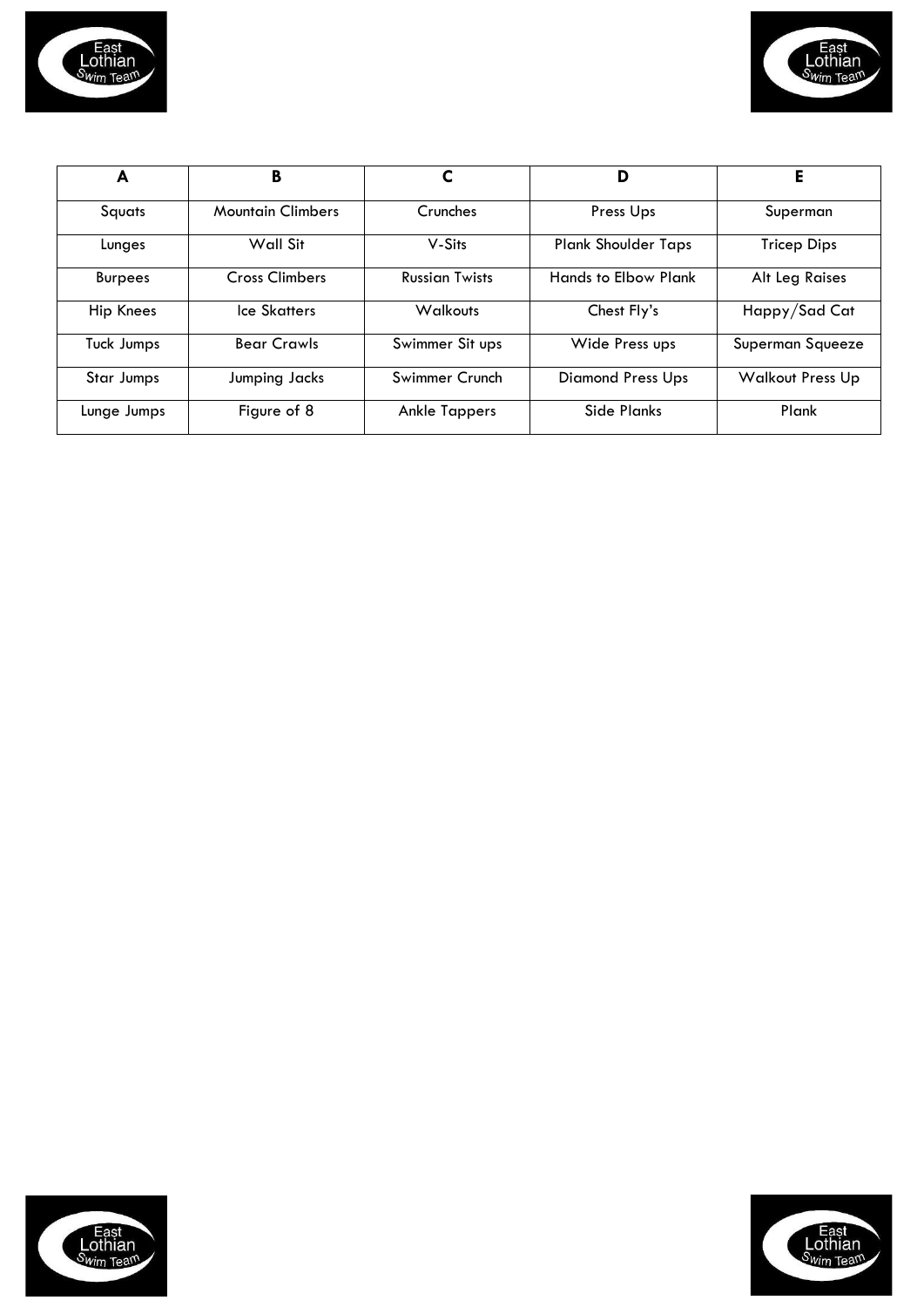



## **Energy System Workout 5:**

#### **We have multiple options for this session:**

- 1. If you have access to a spin bike, you can do one of the pre-prepared spinning sessions. These can be found on the main webpage.
- 2. Go for a 5km or 40 minute run at steady pace and feel free to spies it up with some sprints every so often.
- 3. Bike for  $40 60$  minutes at a moderate intensity
- 4. Complete a 30-40 minute HIIT circuit, example below:

4x (10x 30 on (On = High Intensity) 10 Off) + 3 Minutes Rest Between Rounds

- High Knees
- Jumping Jacks
- Cross Climbers
- Burpees
- Bicycle Crunches
- 5. Skipping Circuit:

Repeat Rounds x5

- 2 minutes continuous skipping
- 15 Burpees
- 15 Sumo Squats
- 2 minutes continuous skipping
- 15 Walkout Press Up
- 30 Fast Mountain Climbers

#### **Lower Body Workout 6:**

**Set 1:**

#### **Superset:**

**4x**

• **High Knees (1:30 minutes as high Intensity)**